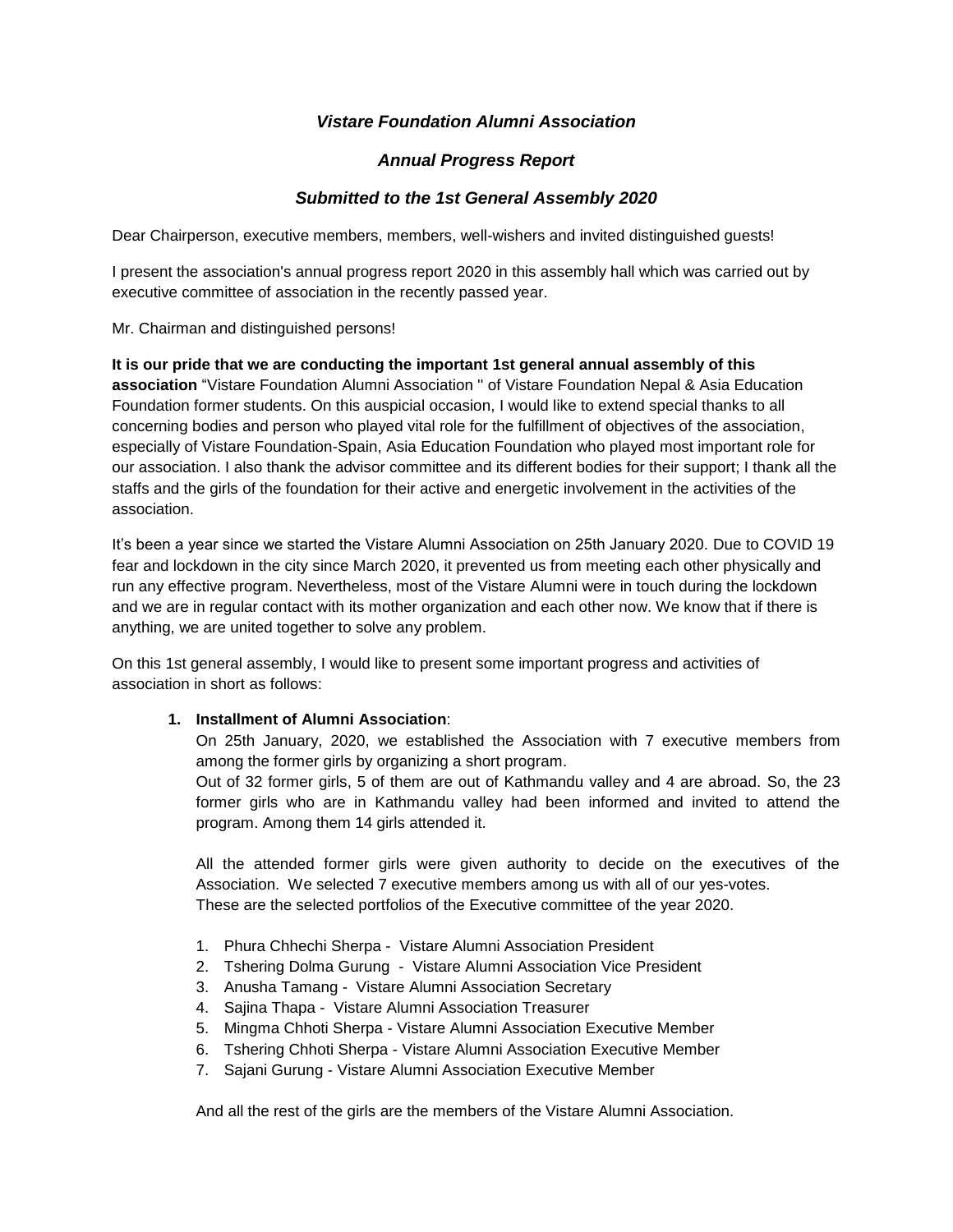- 1. Shreesha Shrestha
- 2. Mingma Khandu Sherpa
- 3. Sujata G.C.
- 4. Rosy Karki
- 5. Pushpa Kala Rai
- 6. Meena Magar
- 7. Laxmi Bishwokarma
- 8. Maya Thapa B.K.
- 9. Kritika Lama
- 10. Aliza Sah
- 11. Pabitra Sapkota
- 12. Kala Rai
- 13. Deepa Karki
- 14. Pallabi Sah
- 15. Rekha Raya
- 16. Aakriti Sah
- 17. Sanjana Dahal
- 18. Janaki Malla
- 19. Bhumi Kumari Budha Chhetri
- 20. Dipa Khanal
- 21. Sisham Choudhary
- 22. Rojina Tondon
- 23. Smarika Lamsal
- 24. Rakshya Pandey
- 25. Sapana Thapa Magar
- 26. Puja Moktan
- 27. Bipana Thapa Magar
- 28. Mingma Lhamu Lama
- 29. Sapana Rai

From the Advisory Board

- 1. Mr. Yagya Raj Uprety AEF Treasurer
- 2. Ms. Duju Uprety- AEF Board Member
- 3. Ms. Rohini Dhungel- Vistare Director
- 4. Mr. Tulsi Maharjan- Vistare English Teacher
- 5. Ms. Sweta Dhungel- Vistare Intern

### **2. Team Building Workshop:**

On 15th February 2020, the 2nd month meeting of Vistare Foundation Girls' Home Alumni Association was completed effectively. All the Former Girls were invited. The team building workshop was done on the day; it was done to teach VFGH girls the importance of team work. The workshop was run by very energetic team leader Ms. Radhika Shahi - she does volunteer works under the Restless Development Organization.

### **3. Virtual communication regarding COVID -19 effect**:

Vistare Alumni Association has been conducting meetings regularly every month since its establishment in January, 2020. It conducted its 2nd meeting in February. Its 3rd meeting was supposed to be held in March, however, on account of the outbreak of COVID-19, it was not possible. On 10th and 25th June, it conducted its first and second virtual meeting via Zoom. On 10th June, 6 board members attended the meeting. 4th Vistare Alumni Virtual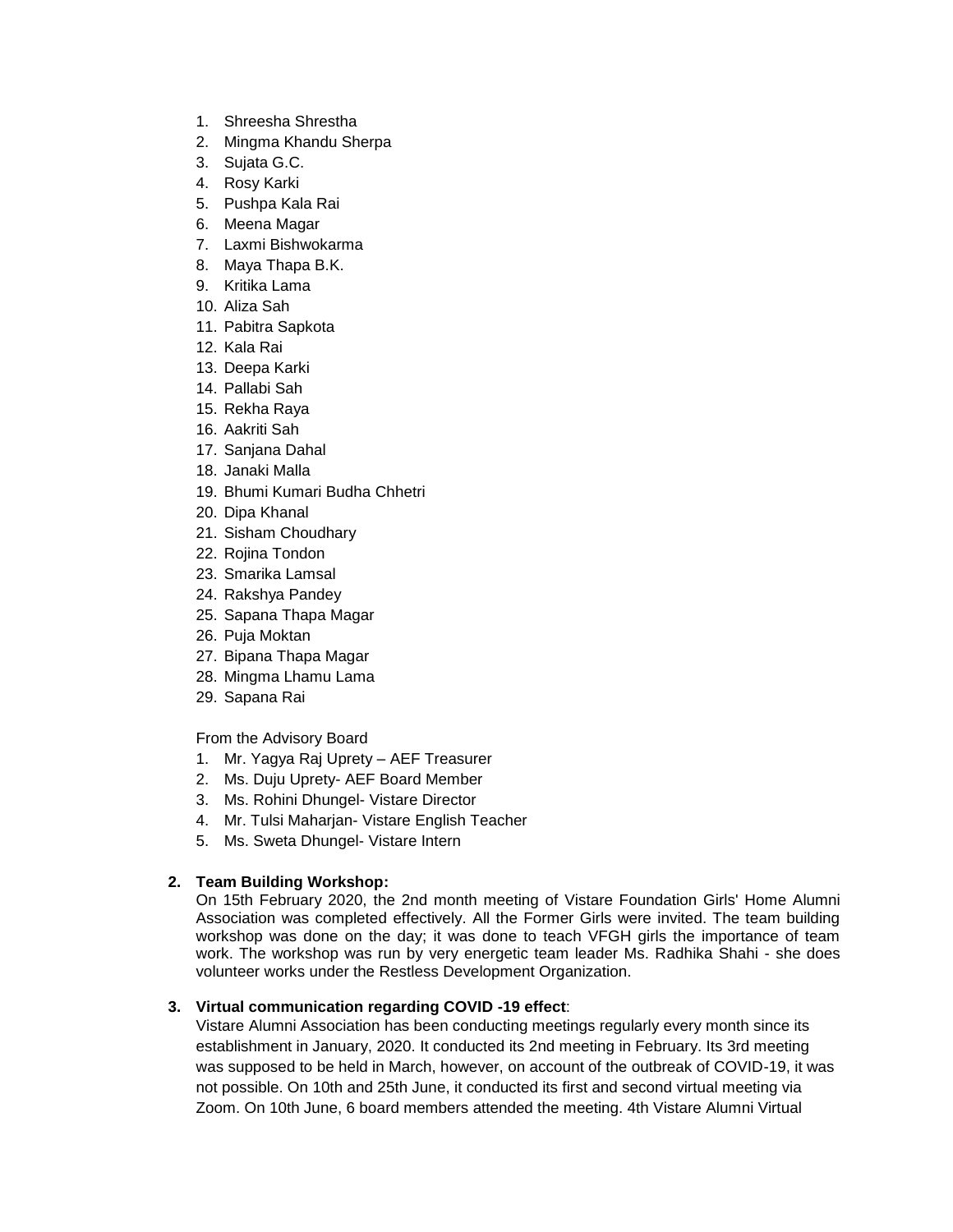meeting, i.e. on 25th June, had been scheduled a week earlier. Out of 38 Alumni girls, 4 of them attended the meeting. The four were Phura Chhechi Sherpa, Tshering Chhoti Sherpa, Pallabi Shah and Smarika Lamsal. From Vistare Foundation Girls Home, English teacher Mr. Tulsi Maharjan and Ms. Rohini Dhungel attended the meeting. During the meeting, alumni shared the ideas and their views on how they were spending their time in the lockdown. We are doing such meetings with the hope that it will help to create an idea and develop the scenario accordingly to benefit its members. In addition, it makes alive the Vistare Alumni and its strategy.

## **4. Public Speaking Virtual Training:**

Public Speaking and Effective Communications Training was run at Vistare Foundation Girls' Home with coordination of Suvadin Media Pvt. Ltd. It was facilitated with celebrated Trainer Sugarika KC. (MC, RJ, Media Person). It was planned for the Vistare Alumni girls but at the end only 6 alumni Phura Chhechi Sherpa, Sujata G.C. Anusha Tamang, Tshering Chhoti Lama, Pallavi Shah and Rosi Karki joined the training because of their time permits. Along with VFGH Alumni Vistare running SEE passed 3 girls Pema Mingdik Gurung, Pema Lhamu Sherpa & Rejina Thapa Magar and one girl of scholarship program Manjita Rajbhak were benefitted from the training. They said that the training was 100% practical and highly interactive. Training covered the basic aspects of public speaking viz. Speech Writing, Effective Presentation Skills, Body Language, Psychology, Fear Factor, and the Science of Communication.

### **5. Informal individual visits to VFGH during the year**:

A number of alumni visited the VFGH on various dates in the year 2020. The alumni who visited the home are:

- i. Phura Chhechi Sherpa
- ii. Anusha Tamang
- iii. Tshering Chhoti Lama
- iv. Sajina Thapa
- v. Kala Rai
- vi. Maya Thapa
- vii. Rosy Karki

### **6. Survey Form Response:**

We responded to the Survey conducted by our mother organization VFGH. The survey was conducted to keep the updated record of our future plans, our current status and how they may help us in future endeavors. Out of 36 former girls, 22 have responded. Their names are as follows:

- i. Anusha Tamang
- ii. Phura Chhechi Sherpa
- iii. Puspa Kala Rai
- iv. Pallavi Shah
- v. Puja Moktan
- vi. Tsering Chhoti Lama
- vii. Meena Kumari Magar